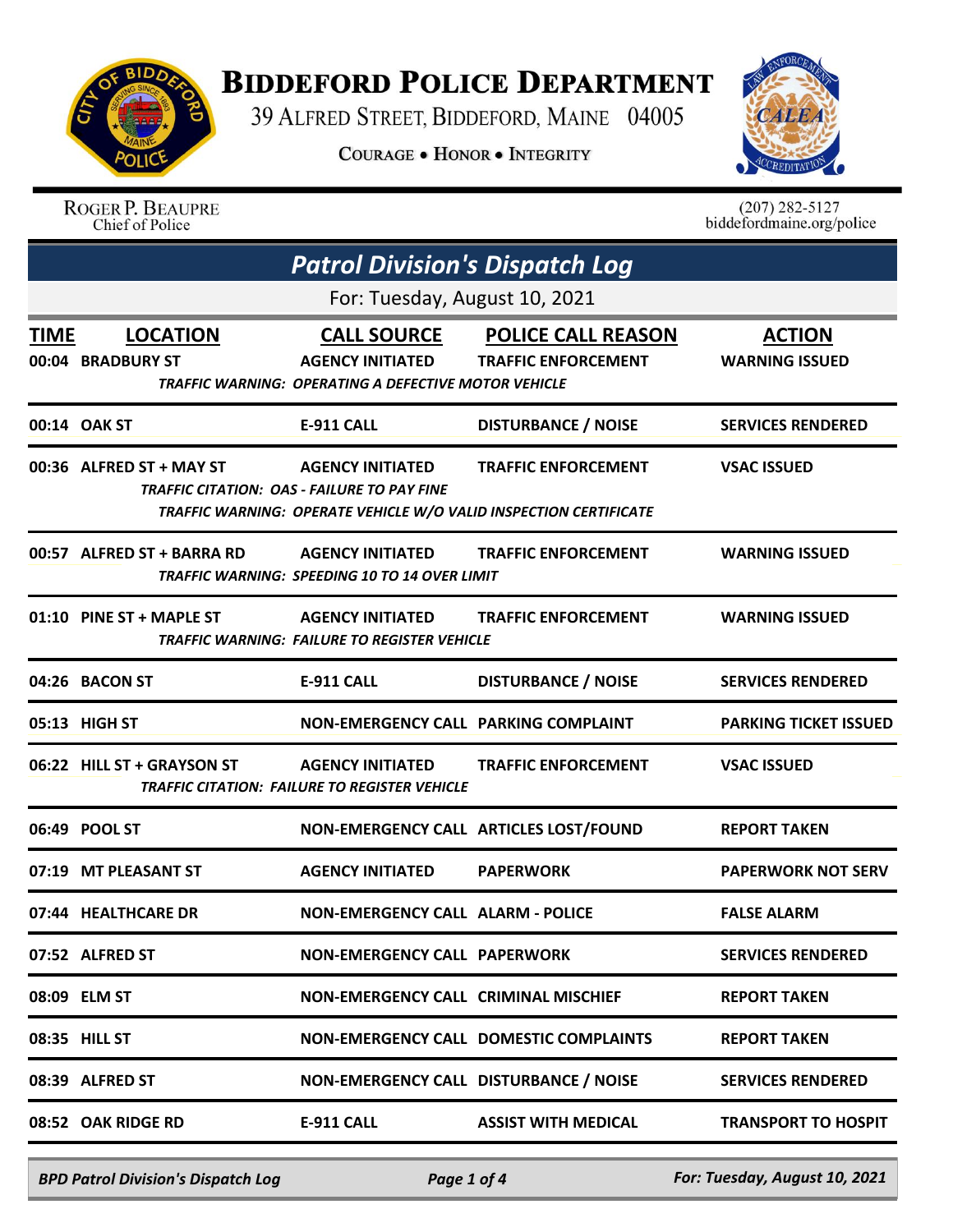| <b>TIME</b> | <b>LOCATION</b><br>08:55 CUTTS ST + BRADBURY ST            | <b>CALL SOURCE</b><br>NON-EMERGENCY CALL PARKING COMPLAINT | <b>POLICE CALL REASON</b>                      | <b>ACTION</b><br><b>PARKING TICKET ISSUED</b> |
|-------------|------------------------------------------------------------|------------------------------------------------------------|------------------------------------------------|-----------------------------------------------|
|             | 09:15 FORTUNES ROCKS RD                                    | <b>AGENCY INITIATED</b>                                    | <b>COMMUNITY ENGAGEMENT</b>                    | <b>NO VIOLATION</b>                           |
|             | 09:28 BEACH HOUSE LN                                       | <b>AGENCY INITIATED</b>                                    | <b>COMMUNITY ENGAGEMENT</b>                    | <b>SERVICES RENDERED</b>                      |
|             | 09:30 MASON ST                                             | <b>NON-EMERGENCY CALL JUVENILE OFFENSES</b>                |                                                | <b>SERVICES RENDERED</b>                      |
|             | 09:32 ALFRED ST                                            | <b>E-911 CALL</b>                                          | <b>VEHICLE CRASH - POLICE ONLY</b>             | <b>SERVICES RENDERED</b>                      |
|             | 09:36 ELM ST                                               | <b>AGENCY INITIATED</b>                                    | <b>OUT FOR FOLLOW UP</b>                       | <b>SERVICES RENDERED</b>                      |
|             | 09:36 WEST ST                                              | <b>NON-EMERGENCY CALL CHECK WELFARE</b>                    |                                                | <b>NEGATIVE CONTACT</b>                       |
|             | 09:59 SIMARD AVE                                           |                                                            | NON-EMERGENCY CALL UNLOCKED DOORS - WINDOWS    | <b>SERVICES RENDERED</b>                      |
|             | 10:00 ALFRED ST                                            | AGENCY INITIATED WARRANT ARREST                            |                                                | <b>ARREST(S) MADE</b>                         |
|             | DEFENDANT: TONY LEE GAGNON  AGE: 42  RESIDENT OF: SACO, ME |                                                            |                                                |                                               |
|             | <b>CHARGE: WARRANT ARREST</b>                              |                                                            |                                                |                                               |
|             | 10:14 WEST ST                                              | <b>NON-EMERGENCY CALL SUSPICION</b>                        |                                                | <b>SERVICES RENDERED</b>                      |
|             | 10:17 MAIN ST                                              | NON-EMERGENCY CALL TRESPASSING                             |                                                | <b>SERVICES RENDERED</b>                      |
|             | 10:56 GRANITE ST                                           | <b>AGENCY INITIATED</b>                                    | <b>ANIMAL COMPLAINT</b>                        | <b>WARNING ISSUED</b>                         |
|             | 11:05 ALFRED ST                                            | <b>AGENCY INITIATED</b>                                    | <b>PAPERWORK</b>                               | <b>PAPERWORK NOT SERV</b>                     |
|             | 11:28 OAK ST                                               | <b>E-911 CALL</b>                                          | <b>DOMESTIC COMPLAINTS</b>                     | <b>REPORT TAKEN</b>                           |
|             | 11:41 KING ST                                              | <b>E-911 CALL</b>                                          | ATTEMPTED/THREATENED SUICI REPORT TAKEN        |                                               |
|             | 12:41 MAIN ST + WATER ST                                   |                                                            | NON-EMERGENCY CALL VEHICLE CRASH - POLICE ONLY | <b>STATE FORM TAKEN</b>                       |
|             | 12:41 ELM ST + ALFRED ST                                   | <b>NON-EMERGENCY CALL BOLO</b>                             |                                                | <b>DISPATCH HANDLED</b>                       |
|             | 12:58 HILLS BEACH RD                                       | E-911 CALL                                                 | 911 MISUSE                                     | <b>SERVICES RENDERED</b>                      |
|             | 13:03 HILL ST                                              | NON-EMERGENCY CALL OUT FOR FOLLOW UP                       |                                                | <b>SERVICES RENDERED</b>                      |
|             | 13:12 ALFRED ST                                            | NON-EMERGENCY CALL HARASSMENT                              |                                                | <b>SERVICES RENDERED</b>                      |
|             | 14:16 EMERY ST                                             | <b>NON-EMERGENCY CALL JUVENILE OFFENSES</b>                |                                                | <b>SERVICES RENDERED</b>                      |
|             | 14:20 ALFRED ST                                            | <b>NON-EMERGENCY CALL SUSPICION</b>                        |                                                | <b>SERVICES RENDERED</b>                      |
|             | <b>14:27 FORTUNES ROCKS RD</b>                             | <b>AGENCY INITIATED</b>                                    | <b>COMMUNITY ENGAGEMENT</b>                    | <b>NO VIOLATION</b>                           |
|             | 14:42 BEACH HOUSE LN                                       | <b>AGENCY INITIATED</b>                                    | <b>COMMUNITY ENGAGEMENT</b>                    | <b>NO VIOLATION</b>                           |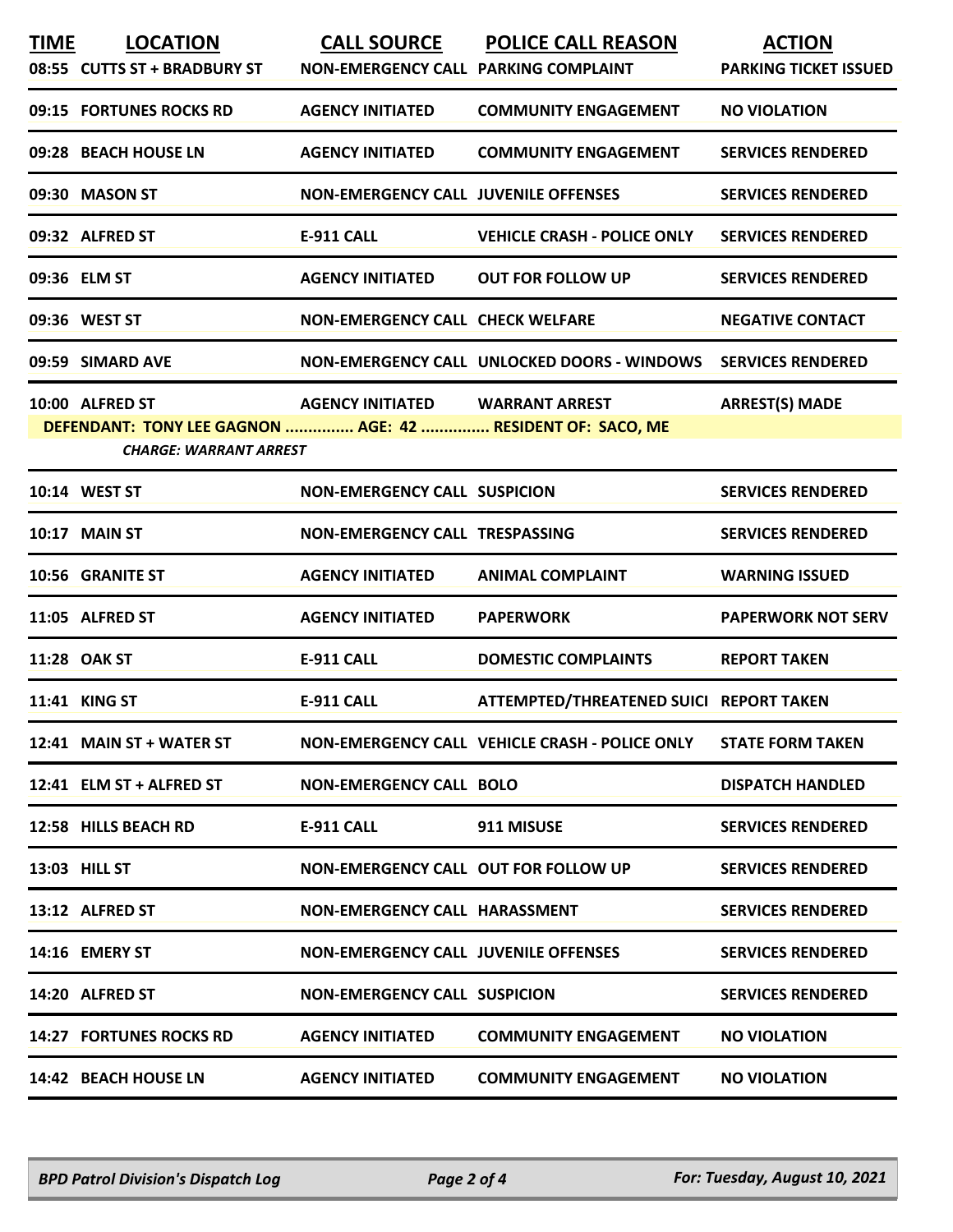| <b>TIME</b>                                              | <b>LOCATION</b>                                                                                           | <b>CALL SOURCE</b>                                            | <b>POLICE CALL REASON</b>                                                  | <b>ACTION</b>                 |
|----------------------------------------------------------|-----------------------------------------------------------------------------------------------------------|---------------------------------------------------------------|----------------------------------------------------------------------------|-------------------------------|
|                                                          | 15:38 ARENA DR + ALFRED ST AGENCY INITIATED                                                               |                                                               | <b>TRAFFIC ENFORCEMENT</b>                                                 | <b>WARNING ISSUED</b>         |
|                                                          |                                                                                                           |                                                               | <b>TRAFFIC WARNING: OPERATING VEHICLE WITH INADEQUATE BRAKE LIGHTS</b>     |                               |
|                                                          | 15:41 PROSPECT ST                                                                                         |                                                               | NON-EMERGENCY CALL ARTICLES LOST/FOUND                                     | <b>SERVICES RENDERED</b>      |
|                                                          | 15:50 PRECOURT ST + MOUNTAIN R AGENCY INITIATED TRAFFIC ENFORCEMENT                                       |                                                               |                                                                            | <b>WARNING ISSUED</b>         |
|                                                          |                                                                                                           | <b>TRAFFIC WARNING: FAILURE TO REGISTER VEHICLE</b>           |                                                                            |                               |
|                                                          | <b>15:52 ELM ST</b>                                                                                       | <b>AGENCY INITIATED</b>                                       | <b>TRAFFIC ENFORCEMENT</b>                                                 | <b>SUMMONS ISSUED</b>         |
|                                                          | DEFENDANT: SARAH SHORT  AGE: 20  RESIDENT OF: BIDDEFORD, ME<br><b>CHARGE: FAILURE TO REGISTER VEHICLE</b> |                                                               |                                                                            |                               |
|                                                          |                                                                                                           | <b>TRAFFIC WARNING: FAILING TO CARRY VEHICLE REGISTRATION</b> |                                                                            |                               |
|                                                          |                                                                                                           |                                                               | <b>TRAFFIC WARNING: FAILING TO HAVE MOTOR VEHICLE LICENSE IN POSSESION</b> |                               |
|                                                          | 16:03 ELM ST                                                                                              | <b>AGENCY INITIATED</b>                                       | <b>OUT FOR FOLLOW UP</b>                                                   | <b>SERVICES RENDERED</b>      |
|                                                          | 16:10 BRISTOL ST                                                                                          |                                                               | NON-EMERGENCY CALL ATTEMPTED/THREATENED SUICI REPORT TAKEN                 |                               |
|                                                          | 16:24 PRECOURT ST + BAKERS WAY AGENCY INITIATED TRAFFIC ENFORCEMENT                                       |                                                               | TRAFFIC WARNING: OPERATE VEHICLE W/O VALID INSPECTION CERTIFICATE          | <b>WARNING ISSUED</b>         |
|                                                          | 16:47 CUTTS ST                                                                                            | NON-EMERGENCY CALL ALL OTHER                                  |                                                                            | <b>SERVICES RENDERED</b>      |
|                                                          | <b>16:48 POMERLEAU ST</b>                                                                                 |                                                               | AGENCY INITIATED TRAFFIC ENFORCEMENT                                       | <b>WARNING ISSUED</b>         |
|                                                          |                                                                                                           |                                                               | TRAFFIC WARNING: OPERATE VEHICLE W/O VALID INSPECTION CERTIFICATE          |                               |
|                                                          | 17:04 FORTUNES ROCKS RD                                                                                   | <b>E-911 CALL</b>                                             | <b>VEHICLE CRASH - POLICE ONLY</b>                                         | <b>REPORT TAKEN</b>           |
|                                                          | 17:11 MT PLEASANT ST                                                                                      | <b>NON-EMERGENCY CALL PAPERWORK</b>                           |                                                                            | <b>PAPERWORK SERVED</b>       |
|                                                          | 17:11 TIGER WAY                                                                                           | <b>NON-EMERGENCY CALL ALARM - POLICE</b>                      |                                                                            | <b>FALSE ALARM</b>            |
|                                                          | 17:21 HORRIGAN CT                                                                                         | <b>AGENCY INITIATED</b>                                       | <b>ASSIST OTHER AGENCY</b>                                                 | <b>SERVICES RENDERED</b>      |
|                                                          | 17:30 WEST CUTTS ST                                                                                       |                                                               | NON-EMERGENCY CALL ASSIST OTHER AGENCY                                     | <b>SERVICES RENDERED</b>      |
|                                                          | 17:52 POOL ST                                                                                             |                                                               | NON-EMERGENCY CALL BURGLARY OF A MOTOR VEHICL REPORT TAKEN                 |                               |
|                                                          | 18:15 ELM ST                                                                                              | <b>NON-EMERGENCY CALL CIVIL COMPLAINT</b>                     |                                                                            | <b>SERVICES RENDERED</b>      |
|                                                          | 18:44 POOL ST                                                                                             | <b>AGENCY INITIATED</b>                                       | <b>TRAFFIC ENFORCEMENT</b>                                                 | <b>NO VIOLATION</b>           |
|                                                          | 19:08 CHADWICK PL                                                                                         | NON-EMERGENCY CALL PARKING COMPLAINT                          |                                                                            | <b>NO VIOLATION</b>           |
|                                                          | <b>19:12 HILL ST</b>                                                                                      | <b>E-911 CALL</b>                                             | <b>DISTURBANCE / NOISE</b>                                                 | <b>TRANSPORT TO HOSPIT</b>    |
|                                                          | 19:36 LIBBY DR                                                                                            | <b>NON-EMERGENCY CALL ALARM - POLICE</b>                      |                                                                            | <b>FALSE ALARM</b>            |
|                                                          | 19:48 MEDICAL CENTER DR + ALFRE NON-EMERGENCY CALL BOLO                                                   |                                                               |                                                                            | <b>SERVICES RENDERED</b>      |
|                                                          | 20:09 ALFRED ST                                                                                           | <b>AGENCY INITIATED</b>                                       | <b>OUT FOR FOLLOW UP</b>                                                   | <b>SERVICES RENDERED</b>      |
| <b>BPD Patrol Division's Dispatch Log</b><br>Page 3 of 4 |                                                                                                           |                                                               |                                                                            | For: Tuesday, August 10, 2021 |